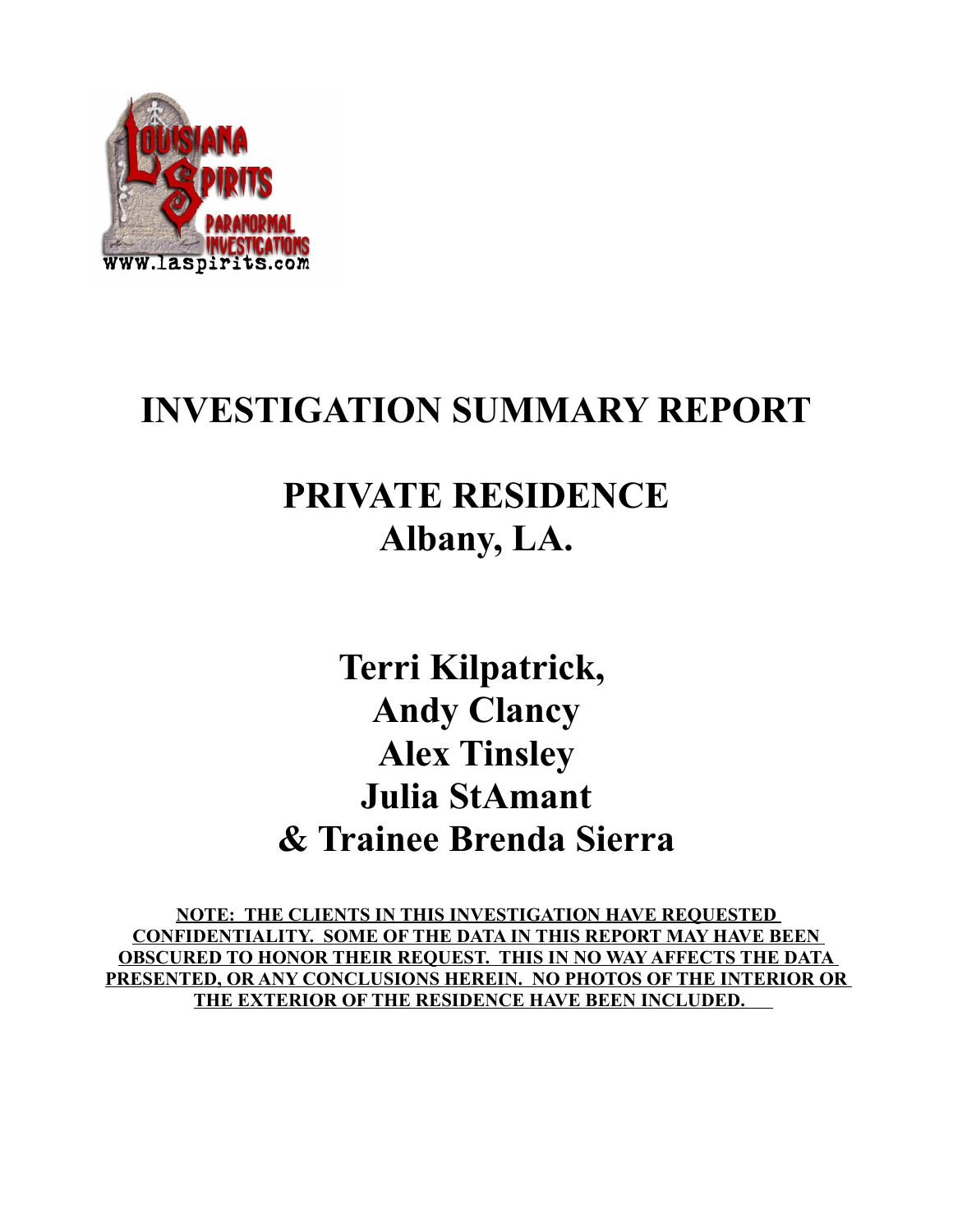*Copyrighted © Louisiana Spirits-All Rights Reserved* **HISTORY**

This home is of brick construction, on slab. The home is 2 stories and has 5 bedrooms. The current clients have lived in this home for about 2 years, and have experienced strange events 2 weeks after moving in.

 Albany Louisiana is in Livingston Parish. It was established in 1896 by Hungarians under the name A'rpadhon the leader of the Hungarian tribes and –hon as home {Land}. According to another source, Albany was named from the Natalbany River, a name which is of Native American origin. This may be significant because the husband is of Hungarian decent and his wife is Hungarian, Italian and Cherokee Indian. They did not know about the property's history before they moved in.

### **EXPERIENCES**

The wife has experienced something pulling on her feet at night and her blanket being pulled off. She often feels like something lying on top of her to the point it's hard to breathe. She also suffers from horrible nightmares ever since they moved in. The Master Bed room door has opened and shut on its own and the doorknob rattles and turns. The whole family has seen this happen many times. The wife and Husband were home when a vase on the table in the foyer was thrown to the floor with such force that it cracked and made a hole in the ceramic tile. A chandelier in the foyer also fell almost hitting the wife. The husband thought that it had come unscrewed over time but when he looked at it all the bolts were still securely in the ceiling. A large picture that was hanging in the formal dining room came crashing to the floor. It was securely on the wall. The wife, husband, 23 yr. old daughter and the 18yr old son saw on many occasions a figure of a female walking upstairs on the banister. The 18yr old saw the same female staring at him in front of his bedroom door while he was in bed. The 18yr old also calms that one night he came in late and decided to sleep on the couch in the living room, He said he heard and saw what he thought at the time was his sister trying to make him get off the couch, The next morning he found out his sister was not even home that night at all. The 23yr old daughter has seen shadow figures, heard knocks and bangs and seen the MBR door turn. The 5yr old girl is scared of her closet. She has to have the door shut all the time. The wife even said she has shut the door and it opens again. The child also said that her doll was moved from the highchair to the floor while she was at school. The 11yr old boy has had no experiences. Other things that have happened are some things get moved like their keys. They have a puppy and sometimes his behavior changes from happy hyper puppy to the hair rose up on his neck and back and he starts with a low growl. They also believe the puppy plays with someone or something upstairs when the kids are gone to school. The father works offshore so he is gone 28 days and home 28 days. Most of the activity seems to happen when he is gone. But in the last couple of weeks he has seen the shadow lady heard bangs and was home when the chandelier fell. He has also witnessed the doorknob turning and knocks on the door.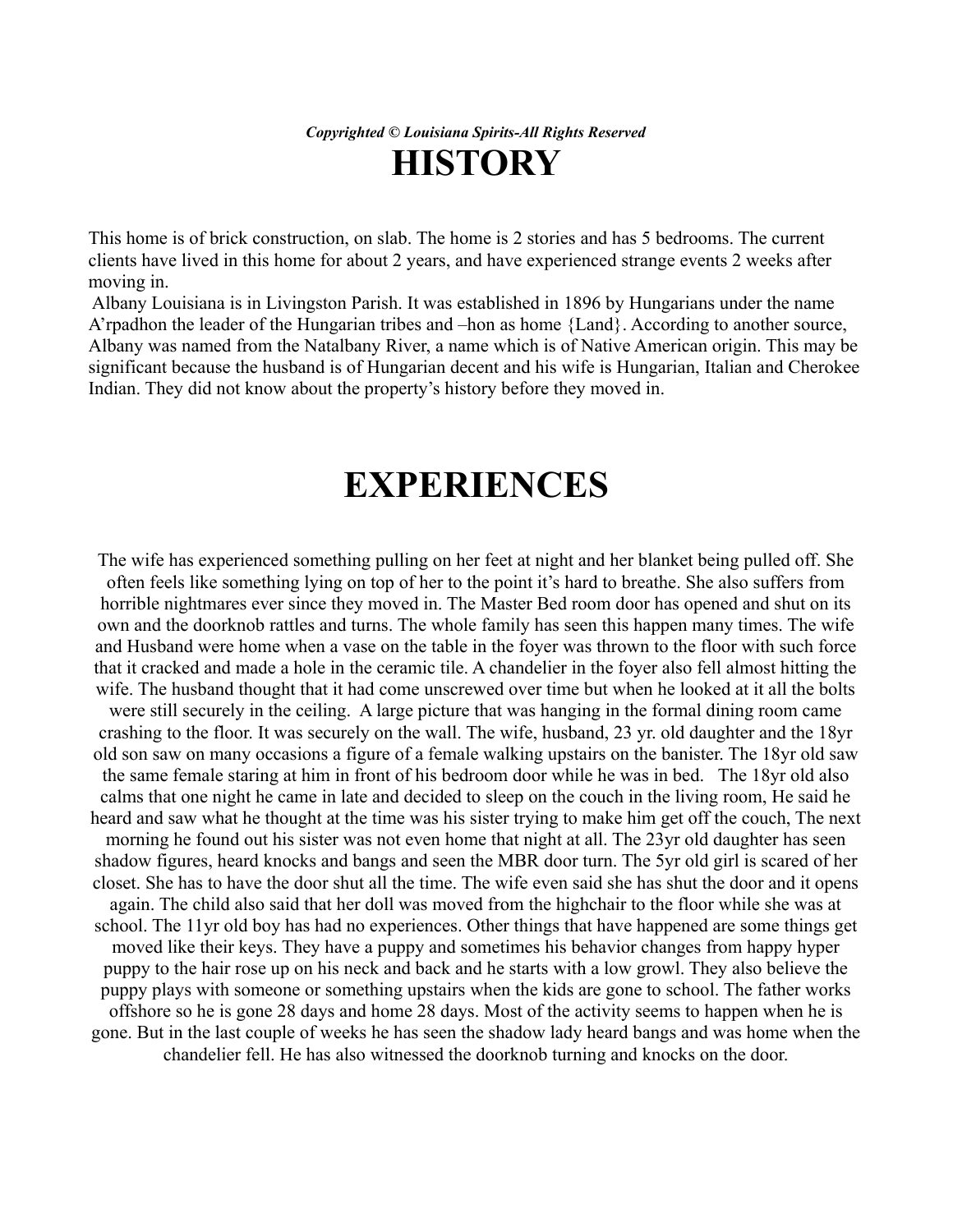### **Personal reports {Terri}**

#### DATE OF INVESTIGATION: March 11, 2017

PARTICIPANTS: Terri Kilpatrick, Andy Clancy, Alex Tinsley, Julia StAmant and a trainee Brenda Sierra. The home owners were there and their 23yr old daughter.

EQUIPMENT: Digital Cameras, Infrared cameras and 2 DVR systems total of 8 cameras, 8 Digital audio recorders, Spirit Box SB11, Digital thermometers, 2 REM-Pods, Various EMF meters including Tri-Fields, Motion detectors including geophone and laser grid systems, Ovilus 3 & 5 interactive voice communications device, 2 K2s, Camcorder with night vision,.Paranogies parascope, Sony A6300 DSLR camera and ZMODO network video recorder

#### INVESTIGATION:

 At the time and places tested, no anomalous photos were taken. No data was noted on video. There were unusual breaks in light detected by laser grid in Foyer and balcony. The only EMFs we got that were high was in kitchen.

We all gathered in the living room for our first EVP session including the home owners and their 23yr old daughter. The dog was taking out of the house by the 18yr old son. I let the wife hold the K2 during the whole investigation and it went off several times. While asking questions the Ovilus 5 was going nuts spitting out words. A lot of them matched up with the questions we asked. We all witnessed a dark shadow pacing back and forth on the balcony and looking down on us during the night. Nothing was caught on the DVRs. I had the lazar grid focused on the balcony and the foyer and the lights of the lazar broke many times. I already knew before the investigation that the wife's father's ashes were in the house. I had her put his ashes in the living room. She also only had half of the ashes, her brother had the other half.. I didn't tell the team, I wanted to see if they picked up his energy. I was told also before investigation that he committed suicide. But at that time I didn't ask how. She did tell me that he was a drug addict and an alcoholic. He was also very abusive to her mother and mean to her. When we asked. " How did you die?" the Ovilus said, bang, shot, barrel, murder. When we asked why you are here the ovilus said cremate, cremations. When we continued asking about how he died and why are you here the ovilus said: dig, bury, ground, coffin, tomb, grave, haunting, disembodied, justice, hate, stalk, scare. It was at this point I asked the wife did your dad shoot himself and she said yes. We also heard knocks when we asked for them to show us a sign. The Ovilus said my name before we stopped the EVP session and later in the night I heard a disembodied voice say my name as well. We got the rem pods going off during some of our questions before we moved to different rooms.

 After the living room I broke the team into groups. I sent Alex and Brenda to the MBR. I sent Andy and Julia upstairs to the 5yr olds room. I stayed with the family in the living room and watched the cameras. Brenda laid on the wife's side of the bed and she asked the spirit to show her what it does to the wife. She felt something pushing down on her chest to the point of her having a hard time breathing. Brenda quickly got off the bed and started to the door when the ovilus said WAIT. The ovilus continued to repeat a lot of things it said in the living room. Andy and Julia did not experience anything in the child's bedroom except for a heaviness that we all felt just in that room. Besides knocks and bangs I got nothing further in the living room with the family.

I separated the group again .I sent Andy and Alex to the 18yr olds room while me, Julia and Brenda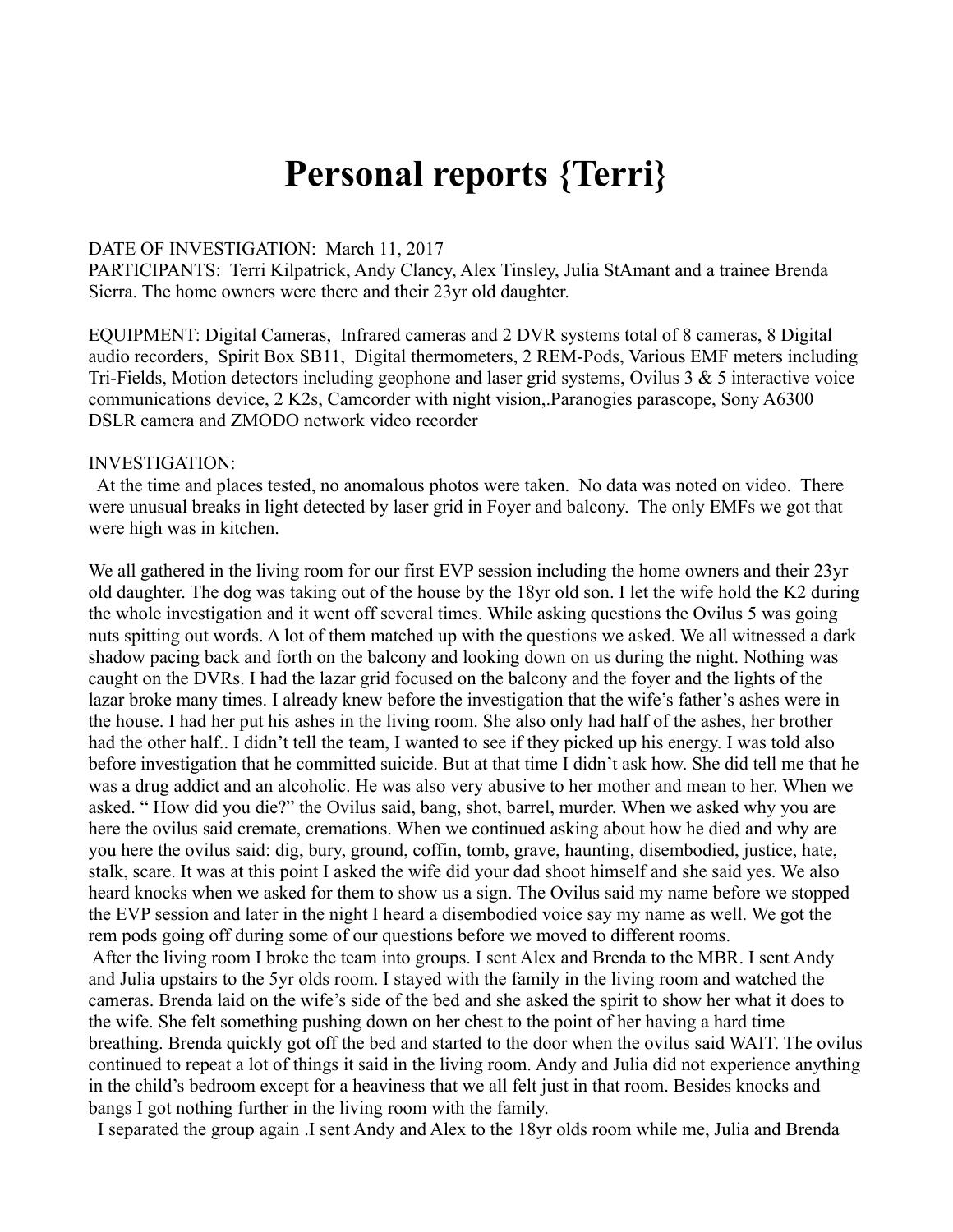went into the MBR. Brenda told me to lay down on the wife's side of the bed she did not tell me about what happened to her. I was not there long when I too felt a pressure on top of me and it got harder to breath. I felt like I was being restrained. I sat up on the bed and continued asking questions. I asked "What do you do to the lady who sleeps here?" The ovilus replied: tug, leg, pull, blanket, scare, control, grab, incubus, hold, tight. When I asked "how did you die?" The ovilus said: gun, shot, barrel, murder, cremate, ground, tomb, grave, dig,. I asked "Why don't you cross over?" The Ovilus said: Scared, Satan, trapped, hell, beg, purgatory, drink. Going with the chain of events with the Ovilus I said if you're worried about going to hell because you killed yourself you need to ask for forgiveness and take responsibility for your actions. I continued by saying that it's possible for you to go to a better place. The Ovilus continued by saying: preacher, Bishop, healer, follow, hope, purified, messenger, faith, and grace. I normally don't put much stock in the ovilus. But it was hard not to with everything it said making since from our questions. A lot of these answers were caught on our recorders during the night also.

With Alex and Andy not getting anything from the 18yr olds room I split the team up again for the last time. I sent Andy and Alex downstairs to cover the kitchen, dining room, and the 23yr olds bedroom. Julia, Brenda and I went upstairs to the 5yr olds bedroom. I sat down in the child's closet, Brenda sat down in the middle of the room on the floor and Julia sat in a chair. The ovilus never went off the whole time we were in the room. We asked a lot of question with nothing happening. After about 20 min. I started feeling like I was being choked and it got harder and harder to breath. The ladies wanting me to come out but I told them not yet. I could feel the child spirit trying to talk through me so I let her. I have only channeled a spirit 3 or 4 times in 25 plus years of investigations and its nothing I normally volunteer for. Brenda asked me what is happening. I said I am being choked. I also said" Daddy choke." When I asked why do you hide in the closet I got "Hiding from Daddy." Through this process she told me that her Nanny took care of her. We got the number 8 often on the ovilus in other rooms of the house so we feel it's possible this child was 8. The ovilus all night wanted me to go in the attic. The only ways in the attic did not look safe so we didn't go in there. But after what happened to me in the child's closet I had forgotten that the Childs room was once part of the attic. They remodeled the room to make another bedroom. When I was not with Brenda and Alex the Ovilus had said choked and attic many times. I was unaware it ever said chocked. I went ahead and called the inves for the night at around 4am. While we were packing up we were talking about what happened to me in the Childs closet. The 23 yr old said was also a nanny. And I am called Nanny to my grandkids.

#### CONCLUSION:

.

 Most of the activity throughout the investigation seemed to be centered on me. Julia during setup had to go outside for a few min because she all of the sudden found it hard to breath and her chest hurt. After about 10 min she was fine. We ended up with several EVPS and some of mine were class A. I have sent them in an attachment. I have also added pictures of the home. The ovilus was very active in the living room and MBR. The ovilus also said the name of the man who shot himself, the 23 yr olds boyfriend and my name a few times. The ovilus said many things that fit into our line of questioning. I believe that the wife's father's was there along with a child spirit and the spirit of the Childs Nanny upstairs. The only neg spirit I got was that of the father and another man that died on the property whose mannerisms match that of the wife's father. I think the wife's father was angry about being cremated because he wanted a coffin/tomb. I also feel he stayed around because he was afraid of what was waiting on him on the other side.

#### BLESSNG AND CLEANSING THE HOME: